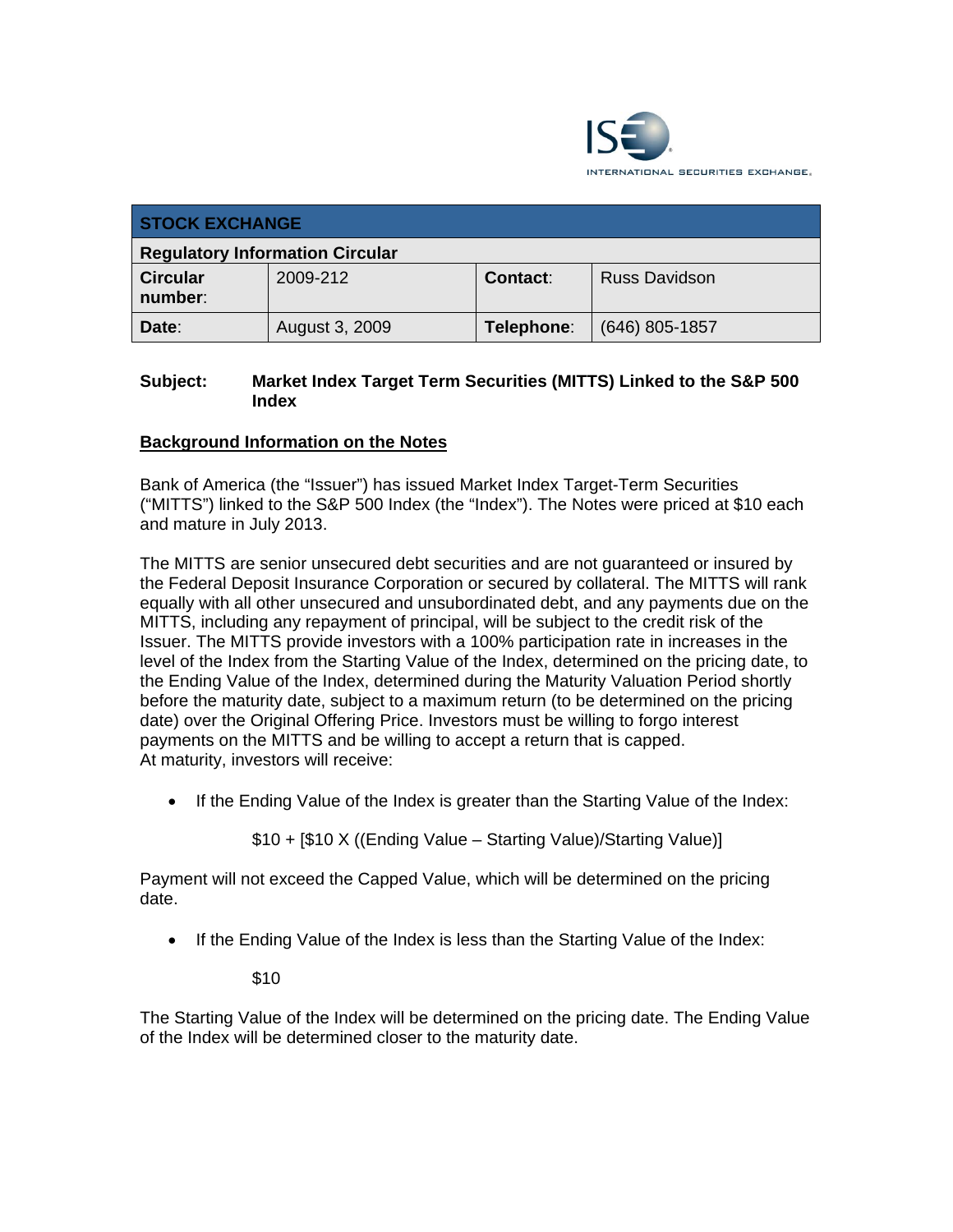Please see the prospectus for the Notes for more details regarding the calculations and details regarding the Index.

It is expected that the market value of the Notes will depend substantially on the value of the Index and may be affected by a number of other interrelated factors including, among other things: the general level of interest rates, the volatility of the Index, the time remaining to maturity, the dividend yield of the stocks comprising the Index, and the credit ratings of the Issuer.

## **Exchange Rules Applicable to Trading in the Notes**

The Notes are considered equity securities, thus rendering trading in the Notes subject to the Exchange's existing rules governing the trading of equity securities.

#### **Trading Hours**

Trading in the Notes on ISE is on a UTP basis and is subject to ISE equity trading rules. The Notes will trade from 8:00 a.m. until 8:00 p.m. Eastern Time. Equity Electronic Access Members ("Equity EAMs") trading the Notes during the Extended Market Sessions are exposed to the risk of the lack of the calculation or dissemination of underlying index value or intraday indicative value ("IIV"). For certain derivative securities products, an updated underlying index value or IIV may not be calculated or publicly disseminated in the Extended Market hours. Since the underlying index value and IIV are not calculated or widely disseminated during Extended Market hours, an investor who is unable to calculate implied values for certain derivative securities products during Extended Market hours may be at a disadvantage to market professionals.

## **Trading Halts**

ISE will halt trading in the Shares of a Trust in accordance with ISE Rule 2101(a)(2)(iii). The grounds for a halt under this Rule include a halt by the primary market because it stops trading the Shares and/or a halt because dissemination of the IIV or applicable currency spot price has ceased, or a halt for other regulatory reasons. In addition, ISE will stop trading the Shares of a Trust if the primary market de-lists the Shares.

#### **Delivery of a Prospectus**

Pursuant to federal securities laws, investors purchasing Shares must receive a prospectus prior to or concurrently with the confirmation of a transaction. Investors purchasing Shares directly from the Fund (by delivery of the Deposit Amount) must also receive a prospectus.

Prospectuses may be obtained through the Distributor or on the Fund's website. The Prospectus does not contain all of the information set forth in the registration statement (including the exhibits to the registration statement), parts of which have been omitted in accordance with the rules and regulations of the SEC. For further information about the Fund, please refer to the Trust's registration statement.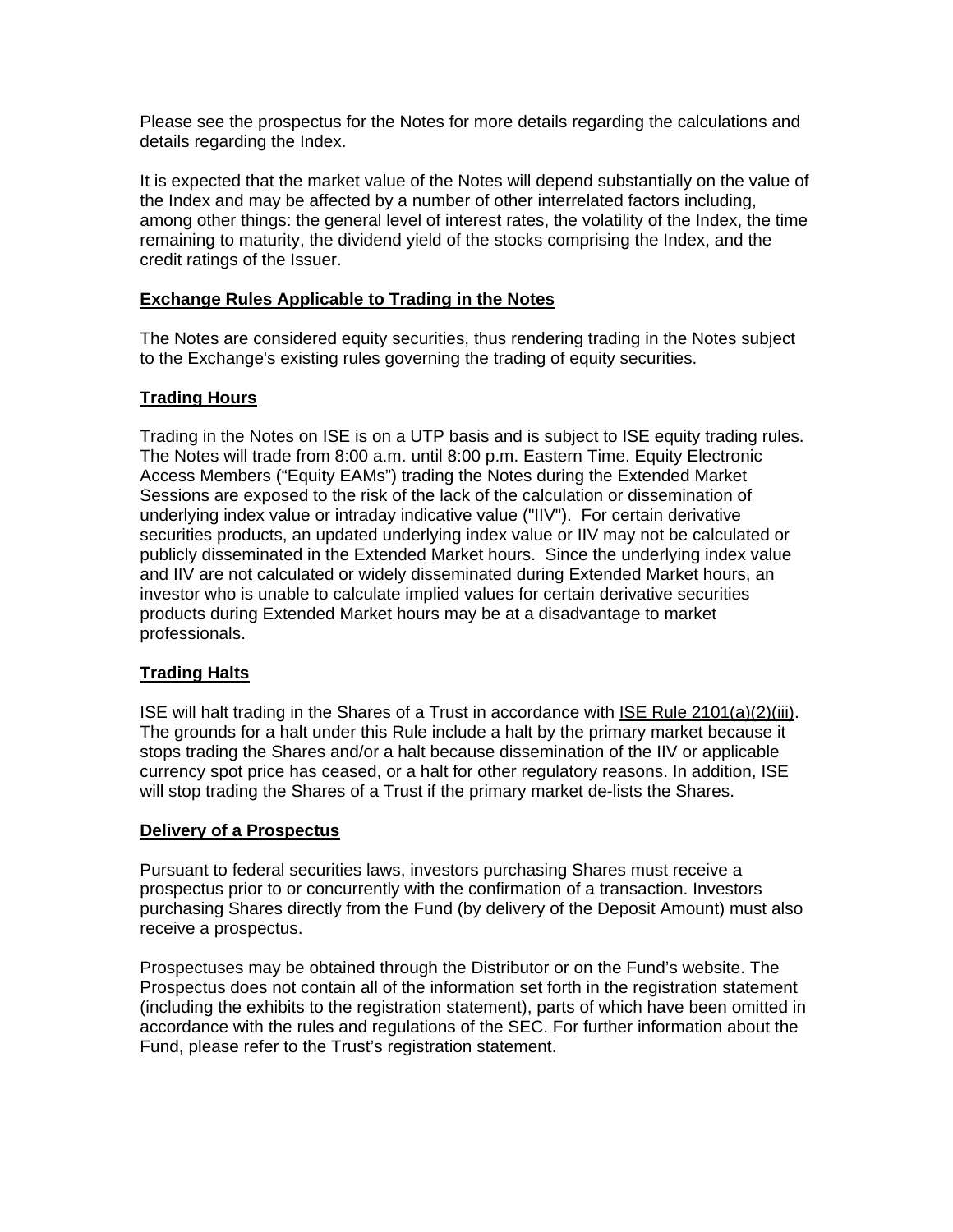**This Regulatory Information Circular is not a statutory Prospectus. Equity EAMs should consult the Trust's Registration Statement, SAI, Prospectus and the Fund's website for relevant information.**